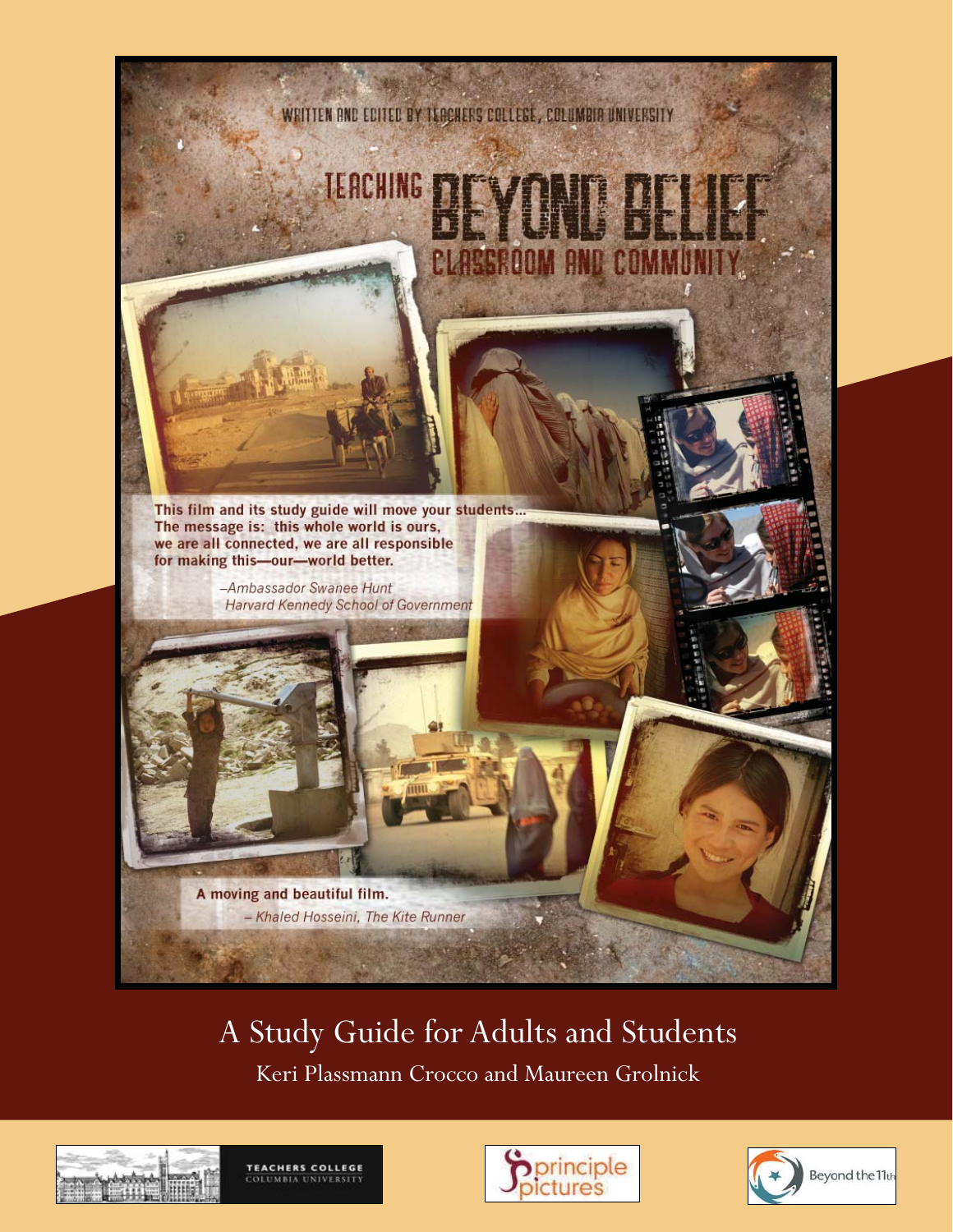#### **Study Guide Authors:**

Keri Plassmann Crocco Maureen Grolnick

## **Advisory Board:**

Iftikhar Ahmad Monisha Bajaj Louis Cristillo

#### **This Study Guide is a collaboration of:**

Teachers College, Columbia University **www.tc.edu**

Beyond the 11th **www.beyondthe11th.org**

and

Principle Pictures **www.principlepictures.com**

# *Message from the Film Director*

When Susan Retik and Patti Quigley became widows on September 11, 2001, their loss gave them permission to seek retribution, but their compassion motivated them, instead, to help heal the wounds of that day. Afghanistan was the training ground for terrorists who killed their husbands, and, incredibly, it was in Afghanistan that Susan and Patti affirmed a common humanity that we all share. By starting the nonprofit Beyond the 11th, they began supporting education and poverty alleviation projects to help Afghan widows and their children who are among the world's neediest people. When I first learned about their mission, I knew I wanted to share their inspiring story of hope and courage with as many people as possible. Thank you for helping me to spread their message of shared humanity by bringing the film into your classroom and community.

Beth Murphy, Director/Producer, *Beyond Belief*

For more information, or to order the educational DVD: **www.principlepictures.com/beyondbelief**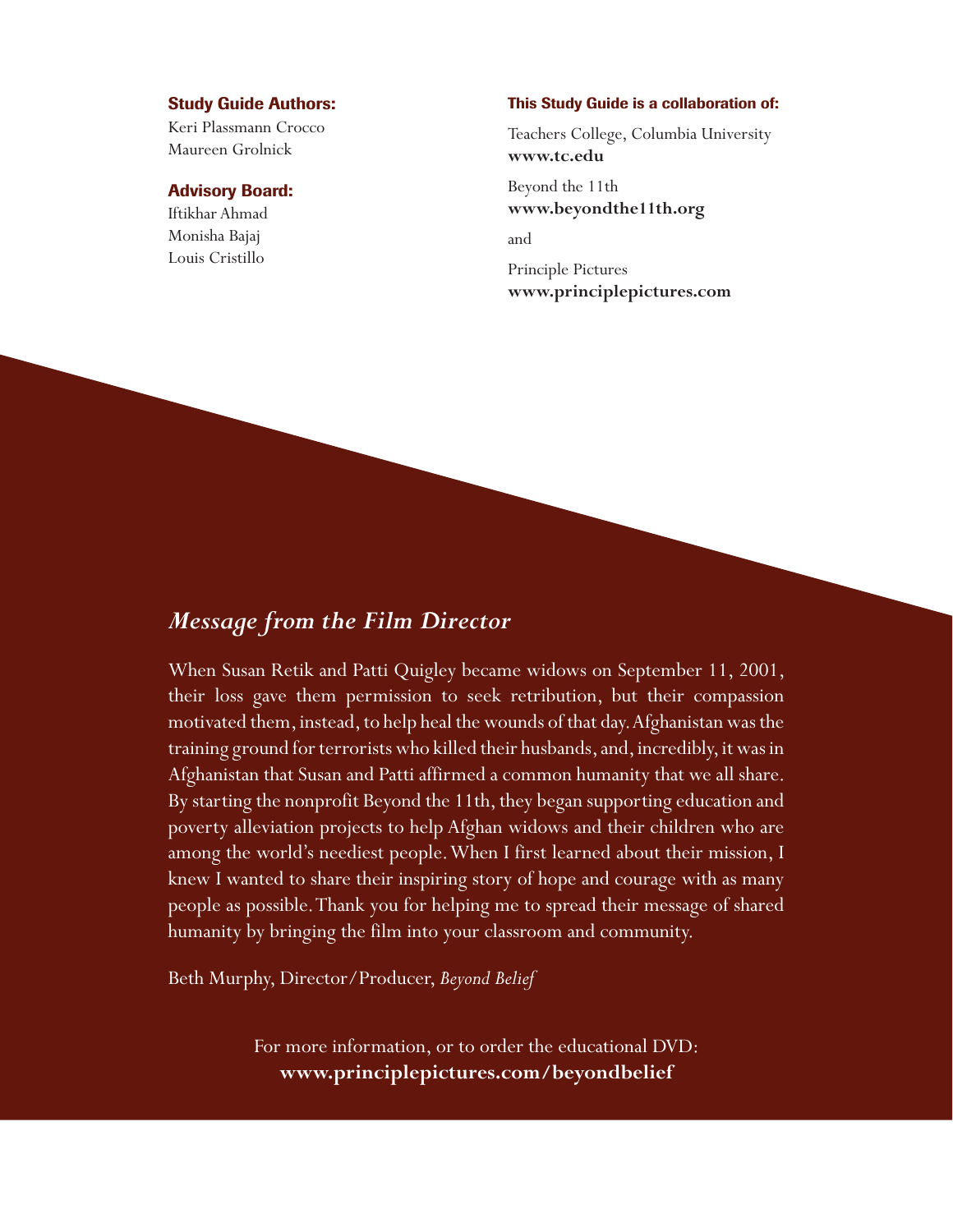# Introduction to the Study Guide

*Beyond Belief* documents how Susan Retik and Patti Quigley, young mothers widowed in the terrorist attacks of September 11th, reached out to support widows in Afghanistan who have themselves been afflicted by war and terrorism. It chronicles Susan and Patti's response to the loss of their husbands by choosing to embrace these widows and their families through a sense of shared humanity. It is a story that challenges us to consider what it means to live in a complex, global community at the start of the 21st century as we ask, "What kind of world do we live in? What kind of world do we want it to be?"

Even in this very hopeful movie, people of all ages will find the depictions of loss deeply moving and some may find them painful. It is estimated that one-third of the world's population watched the events of September 11th in real time. For those who are viewing *Beyond Belief* with a clear and personal memory of their own experiences of this tragic event, the movie will evoke memories of a *very* difficult time and stories of their own. Some viewers may experience once again the anger and helplessness they felt in the aftermath of the attack.

Viewing *Beyond Belief* as an individual is powerfully affecting, but the movie asks us to move beyond emotions and *do* something. Seeing the movie with others, either in a classroom or adult group, offers the opportunity to share feelings, test perspectives, and develop possible responses. This study guide is intended to facilitate this process.

For general information about the country of Afghanistan, users of the study guide can consult the following reliable resources:

Afghanistan – Timeline: A chronology of key events: news.bbc.co.uk/2/hi/1162108.stm

BBC: news.bbc.co.uk/2/hi/south\_asia/1569826.stm

The CIA World Factbook: https://www.cia.gov/library/publications/the-world-factbook/

U.S. State Dept: www.state.gov/r/pa/ei/bgn/5380.htm

Tips About Facilitating

# *Follow the Group*

Note that this guide offers a sequence of four themes and related questions to support group discussion. After sharing memories of September 11th and screening *Beyond Belief*, follow the group study guide questions. The themes, questions, and quotations offered here track many of the most important issues that will arise. However, rarely will these issues come up in the order presented nor are they exhaustive of all possible issues. Any one of the essential questions may provoke a discussion that touches on all four themes. The guide is organized in a way that enables the facilitator to be flexible in customizing the approach to the needs of the group.

The movie is intended to engage viewers in the plight of the particular Afghan women who are portrayed: As Susan says, "[T]hose 400 women are really 400 women." As the discussion proceeds, be certain to turn the group's attention to the theme "Giving and Receiving." You might engage the group by asking: "Is giving to people who need help optional? How much, if anything, do we owe others?" and "What do we receive in the act of giving?" Mention that *Beyond the 11th* is a non-profit organization providing support to widows in Afghanistan who have been afflicted by war, terrorism, and oppression. It offers participants an opportunity to make a contribution that supports the specific work that Susan and Patti have begun. See its website at www.beyondthe11th.org/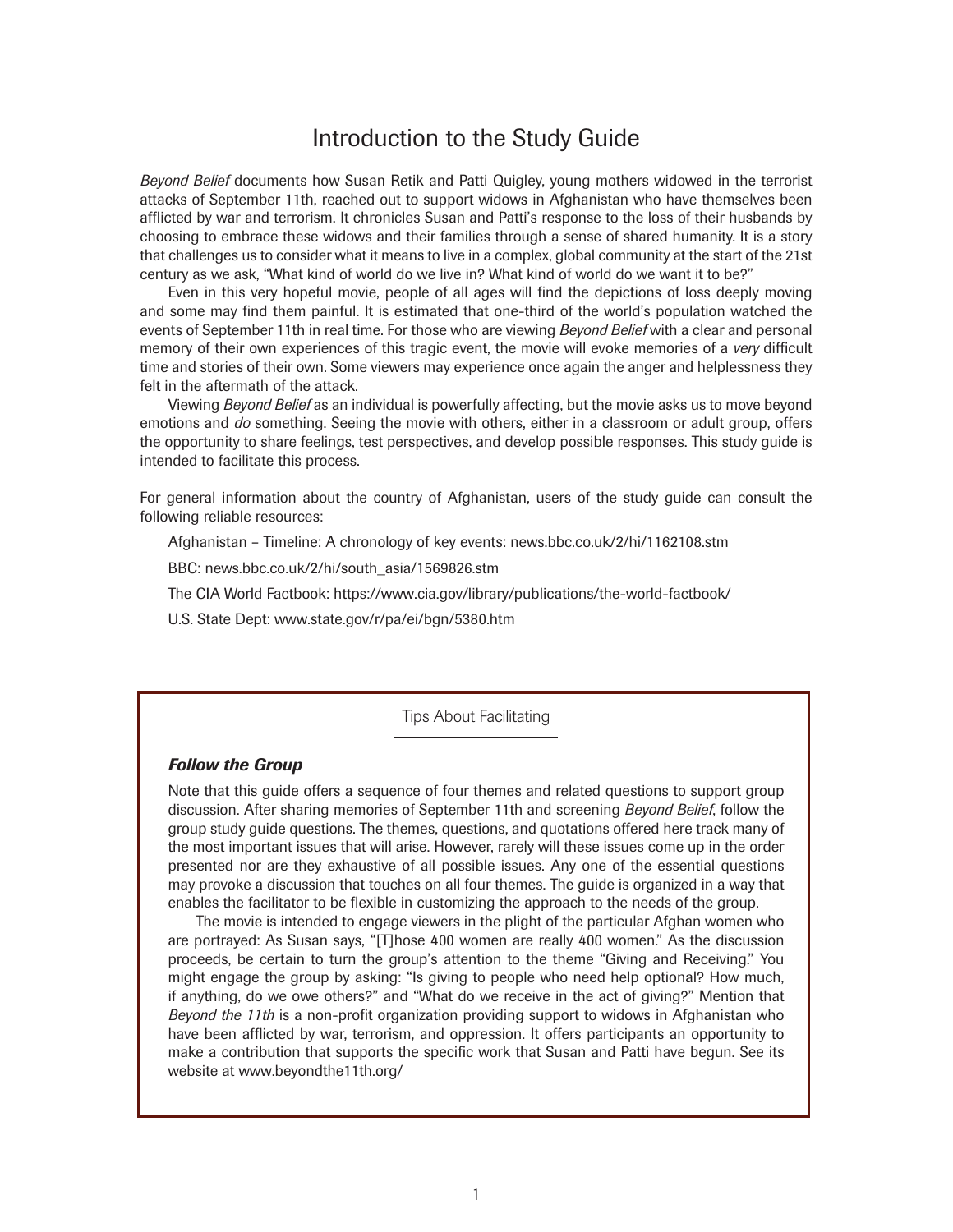# ADULT STUDY GUIDE Community Groups and College Classrooms

# THEME 1

# **Never Forget: One date, many memories and meanings**

## **Essential Questions**

- Because people remember many different things, is there more than one September 11th, 2001?
- Whose story is it?
- What will we tell our children and grandchildren about the day?
- What would we like history books to say about the events of September 11th?

**Overview:** Just as people over 60 will surely remember where they were and what they were doing on November 22, 1963, when President John F. Kennedy was assassinated, people over 20 will certainly remember where they were and what they were doing on September 11th. There are reports that one-third of the world watched the aftermath of the attack in real time. Everyone has a September 11th story of his or her own.

# **Our Own Stories**

If time permits, and if you know that group members will be comfortable sharing with one another, use the following activity to take up this theme before showing *Beyond Belief*.

Collecting memories: Ask group members to take a few minutes to collect their own memories from September 11th. If they have paper handy, they can jot them down. Telling participants to make a "short-hand" list of the most vivid markers may help them capture the memories in just a few minutes, i.e., "Where I was. How I found out. What I saw. With whom I was. What I did," and so on.

Sharing stories: After collecting their own memories, ask participants to turn to the person nearest them whom they do not know (someone whose September 11th story they would not know) and share each other's stories for 5-10 minutes. If time permits, let this go as long as 10 minutes. People will want to finish.

Sharing with the group: After the pairs have had 5-10 minutes together, ask the group as a whole if someone would like to share (with permission) an image or moment of the day from their partner's story.

Lessons: After collecting a few personal recollections, consider asking participants if they would like to offer any lessons or larger meaning they draw from these events. Don't look for any consensus or necessarily take time to discuss. The point is just to get the thoughts out there. Consider taking notes about these ideas and letting the group members know that, if they choose, they can refer back to these ideas after viewing the movie.

# **Questions and Quotations**

Using the essential questions, ask participants if the movie has moved them to think more about the meaning of the day. The following quotes might prompt their reactions to the movie.

- Patti Quigley: *Each year, when September 11th comes up, for me, it's for the rest of the world, because I live it every*  day.... One thing that was important to me is for myself and the girls to understand that terrorism was not going *to take over our lives. I have tried to turn this into something other than hatred.*
- Susan Retik: *September 11th… I'm so numb to that. I sometimes feel like it has nothing to do with me and my tragedy. It's that my husband was killed and I lost him and that's what affects my life, but when I come here [the site of the World Trade Center] and I see—and I can picture the plane coming in…it's just, so…*
- Susan Retik: *We were actually in New York and we were just throwing out names and I just said, 'How about Beyond the 11th?' And…my thinking was basically, look, we're not stuck. The terrorists may have killed our husbands on September 11th, but the whole idea is that we're not gonna stay there.*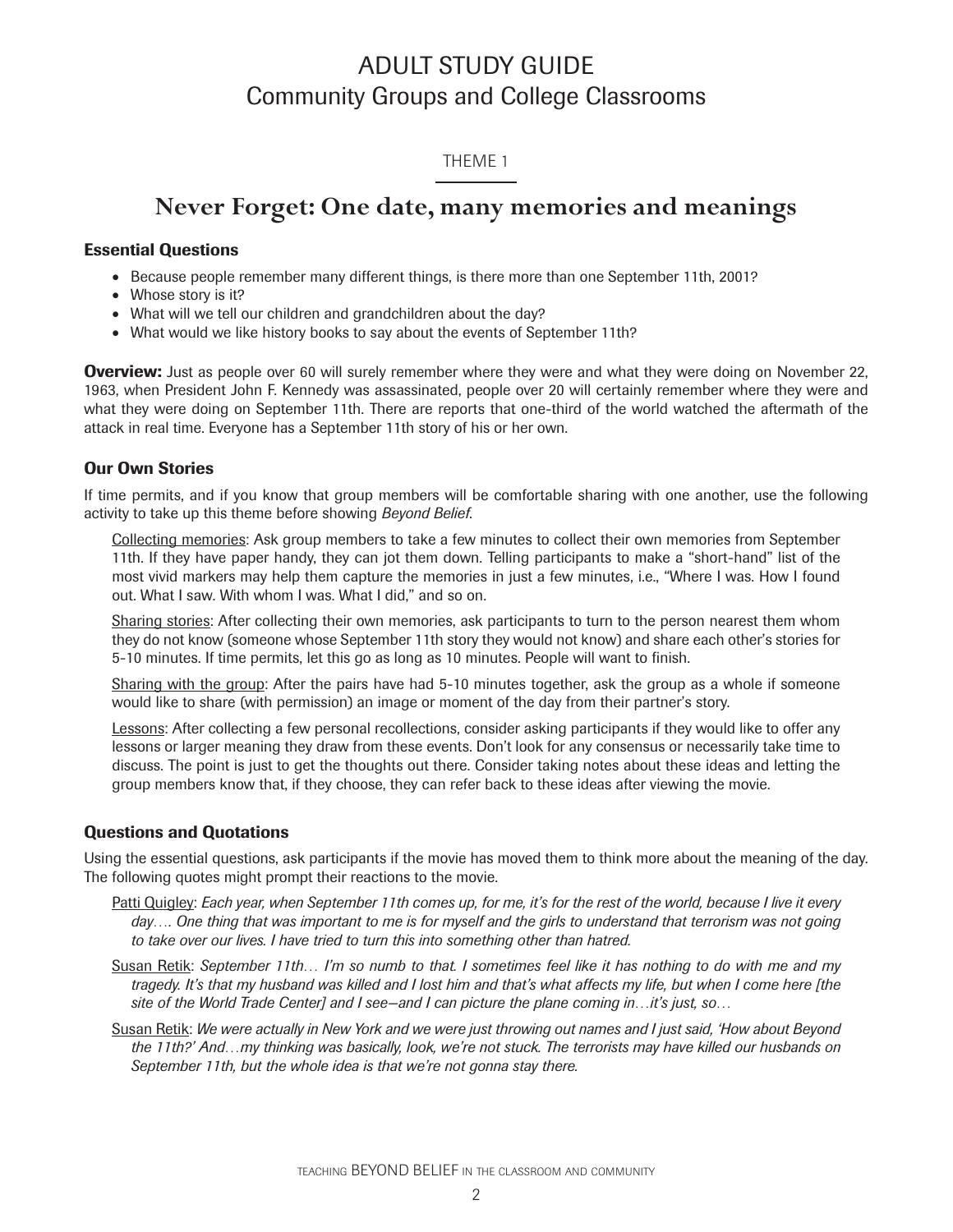More to think about:

- Does the label "September 11th" mean any one thing, or even the same thing, to Susan and Patti?
- Does the story belong more to people like Susan and Patti and the families of firefighters and police who died than it does to those of us who were spared such terrible losses?
- Does the story belong more to New York City than to San Diego? More to the United States than to Afghanistan or any other country? Should we even ask such questions?
- Are those of us who have shared or read about the experience of September 11th free to make whatever meaning or draw whatever lessons we choose from the date?
- Is the event itself still important to us?

#### Further resources:

*Forever After: New York City Teachers on September 11th* (edited by Teachers College Press and Maureen Grolnick): Stories of the events of September 11th and its aftermath from the perspective of the New York City teachers who were in classrooms close to the World Trade Center

Personal Stories of Transformation from The Tribute WTC Visitor Center: www.tributewtc.org/programs/toolkit.html

The September 11th Memorial Website www.national911memorial.org/site/PageServer?pagename=New\_Home

# THEME 2

# **Choosing Compassion Over Hate**

# **Essential Questions**

- Can we choose not to hate?
- Can we choose the community for which we feel responsible or must we define our loyalties based on race, religion, gender or nationality?
- How do such choices make us who we are or who we would like to become?
- How do cycles of hatred begin?
- How do we balance our concerns for the global with our affection for the local?

**Overview:** On September 8, 2010, the *New York Times* columnist Nicholas Kristoff wrote the following: "So at a time when the American government reacted to the horror of 9/11 mostly with missiles and bombs, detentions and waterboardings, Ms. Retik and Ms. Quigley turned to education and poverty-alleviation projects—in the very country that had incubated a plot that had pulverized their lives. The organization they started, *Beyond the 11th*, has now assisted more than 1,000 Afghan widows in starting tiny businesses. It's an effort both to help some of the world's neediest people and to fight back at the distrust, hatred and unemployment that sustain the Taliban."

# **Questions and Quotations**

- Sgt. Tom Fleming: *So they go back and they're gonna tell their family and their friends about this. People might scratch their head and people might say 'Well, why aren't you supporting people in the United States that are victims of September 11th, or why aren't you supporting U.S. troops, or why aren't you supporting policemen or fi remen?'*
- Susan Retik: *Especially since September 11th, the world has gotten so much smaller. We cannot pretend that the problems and the rest of the world doesn't affect us. We can't live in our little plastic bubble here.*
- Jim Fleming, Patti's brother: *We choose our way into being ourselves. And I think that's what Patti and Susan do, in little choices and in big choices. When given the choice between violence and love, they choose love. When given the choice between retribution and restoring harmony, they choose restoration of harmony. When given the choice between death and life, they've chosen life.*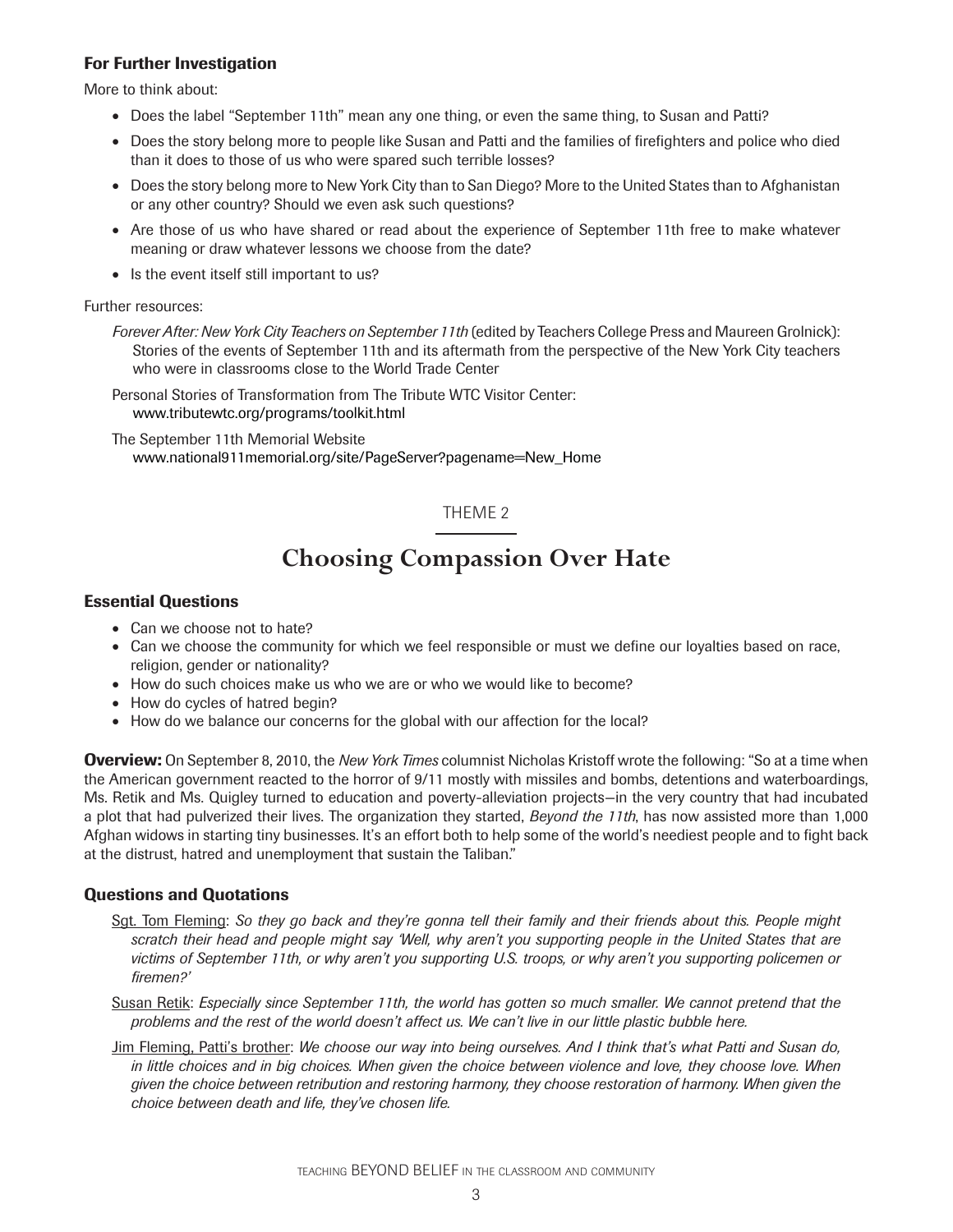Susan Retik: *Patti and I have talked a lot about this, that hatred is learned. So not only would we like to help these*  widows with their basic necessities, we hope to undo if even a small bit some of the hatred that has been learned *both in Afghanistan and here in the United States. If these widows and their children have an opportunity to learn*  about us, and we about them, we can begin to learn the truth about one another. We are not hateful people, and *we do not believe that they are hateful people.*

# **For Further Investigation**

More to think about:

- Patti and Susan feel compassion for, and identification with, widows in Afghanistan–widows living in the very country in which Al Qaeda had its headquarters. Is that hard to understand?
- Are multiple loyalties and identifications a good thing, or are there still too many situations in which we must "choose sides"?
- What choices do we have if we are the object of hate?
- When does the poverty of others become our problem?

Further resources:

Many organizations work to interrupt cycles of poverty; a few of them include:

Arzu: www.arzustudiohope.org/home/story/mission Bpeace: www.bpeace.org/ Care: www.care.org/ Doctors without Borders: www.doctorswithoutborders.org/ Hope Not Hate Initiative: www.aidemocracy.org/programs/peace-security/hope-not-hate Live Without Hate: cincinnati.com/nie/live\_wo\_hate/ UNIFEM: www.unwomen.org/ Women for Women International: www.womenforwomen.org/

# THEME 3

# **The Impact of War on Women and Children**

# **Essential Questions**

- Why does war fought within a country's own borders bring both violence and devastation to the safety, status, and survival of the women and children living there?
- What care and protection are women entitled to, and from whom?
- Should we focus wartime recovery efforts on women and children?
- Do women have a special solidarity with one another?

**Overview:** The approximately 2,000,000 Afghan widows are among the most impoverished and vulnerable people in one of the poorest countries in the world, yet they are often overlooked. Culturally displaced, widows in Afghanistan are stripped of whatever resources and respect they had when they were married. About 90% of Afghan widows have children, and the average widow has more than four. Approximately 94% are illiterate. It is difficult to overstate the bleak reality of everyday existence for these women as they struggle to feed their children and simply survive. Suicide sometimes seems the only way out. According to a 2006 UNIFEM survey, 65% of the 50,000 widows in Kabul "see suicide as the only option to get rid of their miseries and desolation." For more about this problem, see www.beyondthe11th.org/about. ourwork.php

# **Questions and Quotations**

Susan Retik: *Even at the time when the United States was talking about invading Afghanistan, I did feel, oh my goodness, people are gonna be killed as a result of this, and there's gonna be more of us, there are gonna be more widows.*

Modira Sahida: *When we have food, we eat. When we don't, we wait for God. God will help.*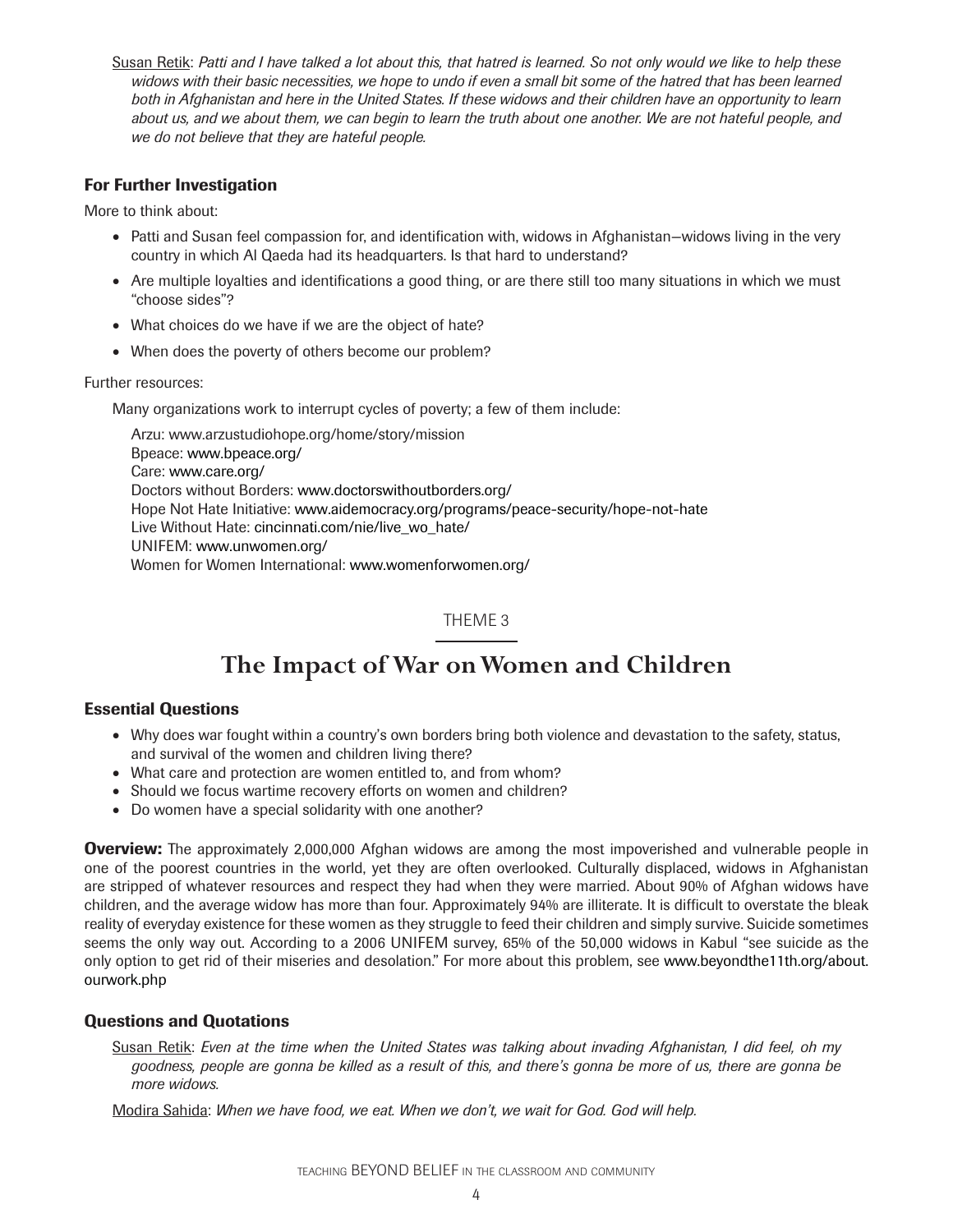- Lida: [Answering the question of whether there are times when she is hungry.] *Yes. There are many days like that. Most days I give my brothers the food because they go to school, and they'll get hungry.*
- Sahera Naznia: *This pain, unhappiness, graves and widowhood doesn't happen to one person. It will happen to many thousands of people. We don't feel alone. Our sisters and mothers have the same kind of pain.*
- Clementina Cantoni: *It's been estimated that in Kabul alone there are between 30* [30,000] and 50,000 widows. *These women and their children are trapped in a cycle of poverty because if children don't go to school, they have no future either. It's a vicious circle that keeps repeating itself…. The widows…in Kabul have migrated from the provinces, so they've either been told by the husband's family that they just can't feed them and they don't want to take care of them, and they've had to leave, or for some reason they find themselves in urban areas with no support and no social networks at all.*
- Zainab Wahidi: *In Afghanistan we say a husband is like shade. Wife is sitting under this shade. Do you know shade? Yes. Sometimes when we wish for the goodness of a woman, we tell God: never take this shade from on your top, from on your head. All the time, you'll be safe under this shade.*
- Susan Retik: *At the core, it's so obvious, it's like a palpable thing, a mother is a mother is a mother and a woman is a woman is a woman, no matter what country you live in and what circumstances you grow up with. Whether you grow up in war and oppression or whether you grow up with all the freedoms you could possibly want.*

More to think about:

- During the American Civil War, black women experienced gender-based violence. More currently, examples include: Sierra Leone, the Democratic Republic of the Congo, Kosovo, and Timor-Leste. Have you heard about the gendered dimensions of these conflicts? If so, what, if any, patterns do you notice among these countries?
- Do the special risks women face in war-torn areas constitute human rights abuses for which we are all accountable?
- Can women play a unique role in peacemaking?

#### Further resources:

"Afghanistan: Land of Widows": www.opendemocracy.net/people/article\_1303.jsp

"A Female Approach to Peacemaking," Doreeen Carvajal, *New York Times*, March 5, 2010: www.nytimes. com/2010/03/06/world/africa/06iht-ffpeace.html

NoBorder Network: www.noborder.org/chechnya/display.php?id=85

Peace Women Across the Globe: www.1000peacewomen.org/eng/aktuell.php United Nations Development Programme: hdr.undp.org/en/

# THEME 4

# **Giving and Receiving**

# **Essential Questions**

- Is giving to people who need help optional? How much, if anything, do we owe others?
- What moves people to help others?
- What do we receive in the act of giving?
- Can a charitable relationship be reciprocal? What makes that possible?

**Overview:** When Patti and Susan chose to help widows in Afghanistan in response to their own loss, they made a choice that many people use religious language to express. All three of the Abrahamic religions—Judaism, Christianity, and Islam—prescribe charitable acts for the purpose of creating a just society. The Hebrew word for charity, Tzedakah, is derived from a root that means righteousness, justice or fairness. In the New Testament, Jesus commands, "Thou shalt love thy neighbor as thyself" and defines neighbor as a stranger from far away in the parable of the Good Samaritan. According to Professor Iftikhar Ahmad of Long Island University, "In Islam, sadaqa and zakat are integral parts of the faith. The giver must feel compassion and empathy for the receiver. In the act of giving and receiving a relationship between the two people is established through which the receiver sees hope about possibilities and develops positive feelings about the community."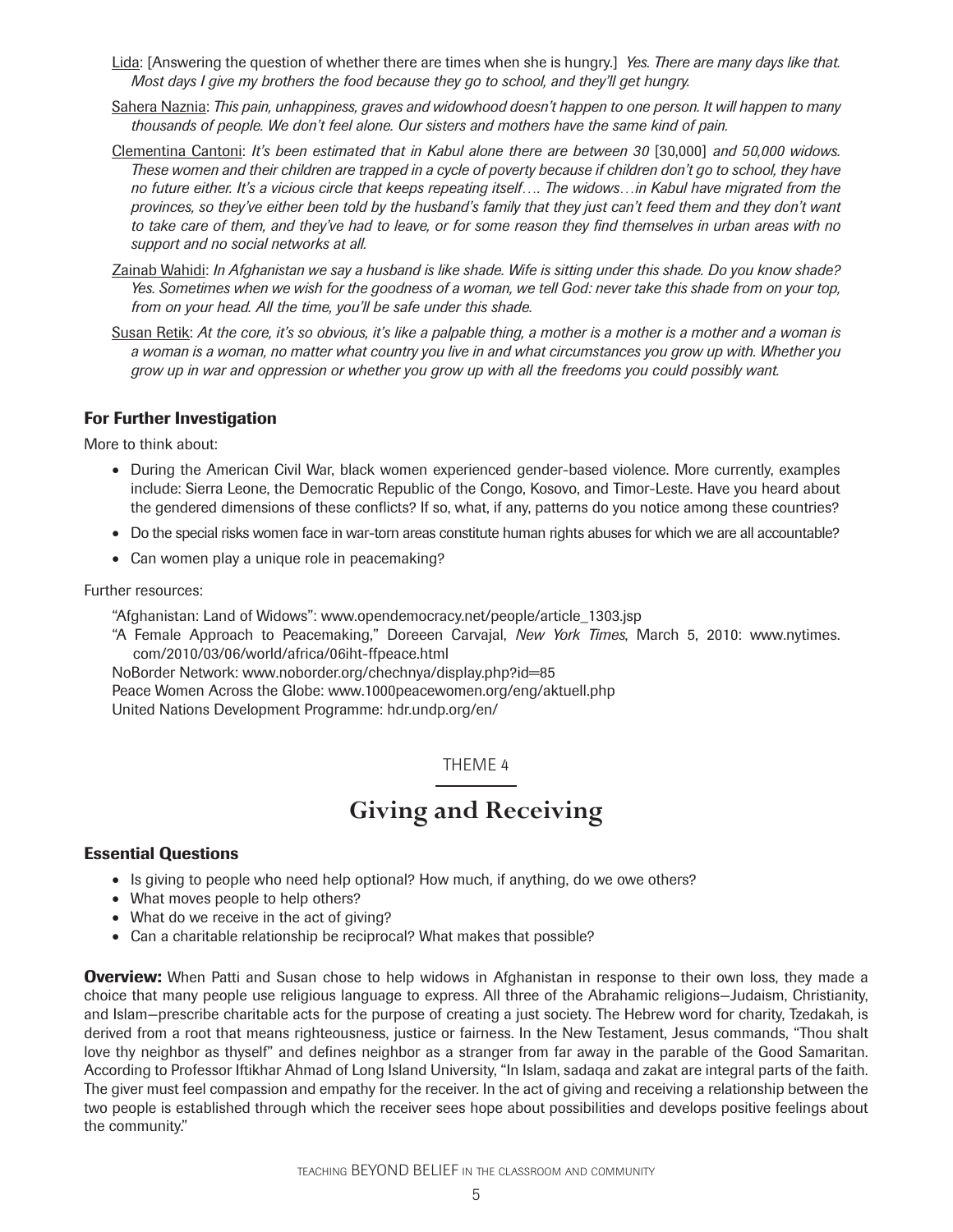# **Questions and Quotations**

- Patti Quigley: [About being in a setting where many Afghan widows were begging.] *It didn't dawn on me until a few minutes later that here I am, I'm saying no to all these people that I can't give them anything, and—but I'm one of the luckiest people in the world, I have more things than I know what to do with, and how could I possibly be saying no to them.*
- Susan Retik and an Afghan widow in an exchange: *It makes me embarrassed to think of how much we have and to show you a picture of my home is—it makes me feel like it's not fair, because—*

 *The feelings that you're sharing—it means a lot. We never thought that in America there could be widowed women. I feel very sorry for you. That you've gone through this also. Seeing tears in your eyes makes me feel very sorry for you.*

- Susan Retik: *But in fact, it is very specific what it is that we are giving to. Four hundred widows to receive 15 chicks*, *a certain amount of chicken feed, and those 400 women are really 400 women. Which sounds so ridiculous but*  part of me feels like, it wasn't just, "Oh we're helping women in Afghanistan." We are helping these people in *Afghanistan.*
- Susan Retik: *When we decided to help women and widows here in Afghanistan, we always wanted an opportunity to come and to meet you and it is a dream fulfilled for us to be able to have finally met you.*
- Susan Retik: *Life is so random. And I got lucky enough to be born, I think, into the best family, into the best community in the best country in the world, and you take for granted the liberties that you have. And these people, these women didn't ask for this lot in life. They did nothing to bring this on. I hope that I can internalize this for as long as possible because it's so easy to get back into your American ways.*
- Sahera Naznia: *There are a lot of people in Afghanistan and other foreign countries, but not all of them have the same feeling toward us. We will never forget them. I wish we could see them every month, but it's not meant to be. Now that they are far away, may God keep them safe over there.*

# **For Further Investigation**

More to think about:

- Do expressions of empathy move Patti and Susan as much or more than expressions of gratitude?
- How does giving between people differ from giving and receiving in nation-to-nation relationships?

Further resources:

*Beyond the 11th: Empowering Widows in Afghanistan* offers substantive ways in which individuals can take action and make a difference. www.beyondthe11th.org/what.takeaction.php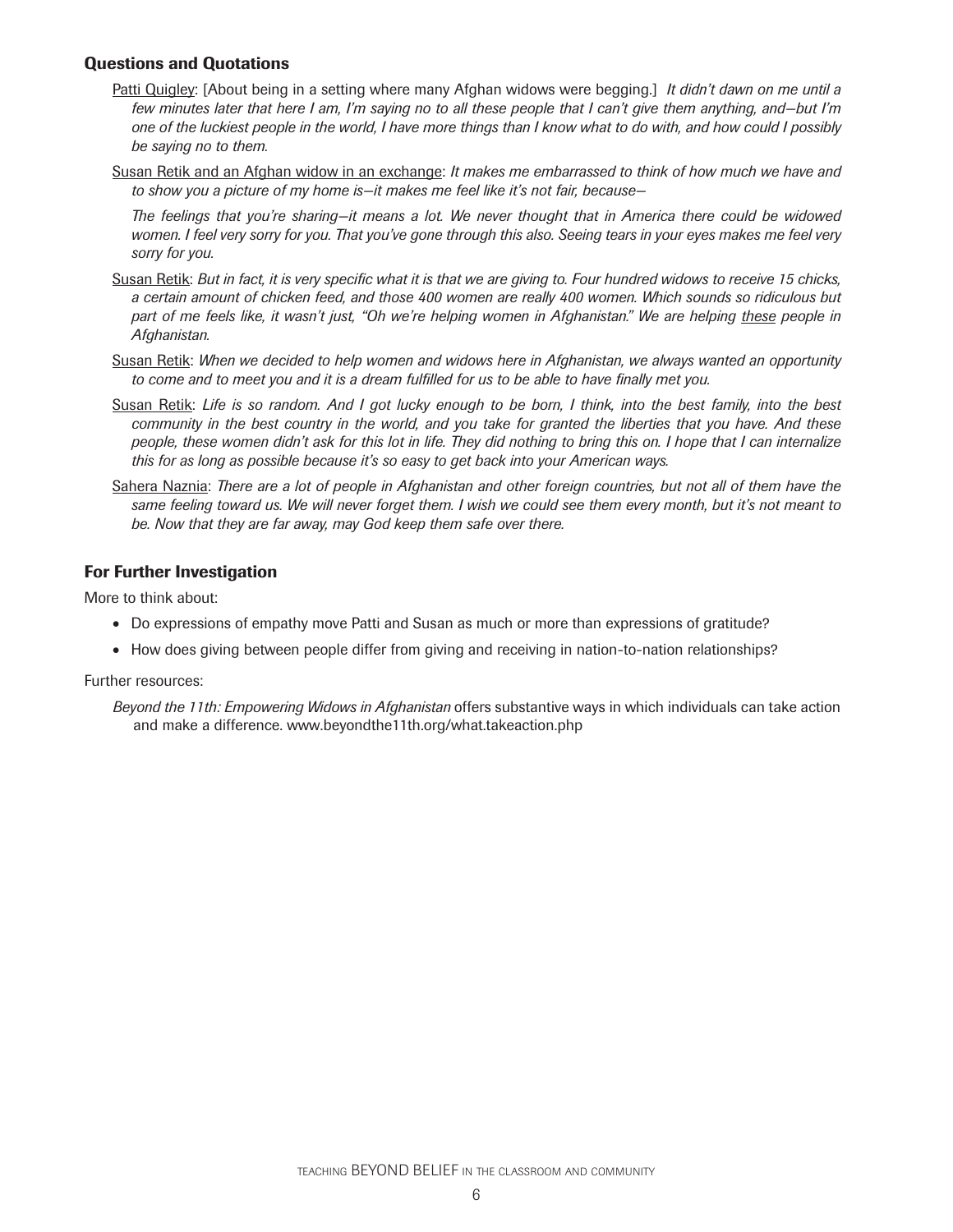# SCHOOL STUDY GUIDE Grades 7–12

# THEME 1

# **Never Forget**

# **Essential Question:** Are there lessons from September 11th?

**Overview:** People throughout the world can often remember exactly where and when they heard of the events that occurred on September 11th, 2001. In classrooms ten years later, many students may be too young to have personal memories of that day. What would "never forget" mean to them? Perhaps the call to "never forget" refers to something larger than simply recollecting a memory. Perhaps there are lessons to be learned from the situations that led to those events, or from the ways individuals responded to those events. By asking the question, "Are there lessons from September 11th?," students can explore the effects of this formative event in American history.

# **Activities**

#### **1. On your own...** Reflective Writing

What emotions do you feel when you think of September 11th? Describe your connection, if any, to the events of that day.

#### **2. As a group...** Discussion Questions

**a.** Whose job is it to tell the story of September 11th? Who decides? How did your parents and/or teachers talk to you about what happened?

Patti Quigley: *Each year, when September 11th comes up, for me, it's for the rest of the world, because I live it every day.*

- Is there more than one "September 11th"? Is any one understanding of the events of September 11th more true or meaningful than any other?
- Susan Retik: *Somebody had a big sign outside their house that said 'Remember September 11th, 2001.' I know this is gonna sound insane, but I forgot today was the third anniversary, I was so focused on the bike ride. But when I saw that sign, it just hit me like a ton of bricks.*
	- When we read signs or car stickers that ask us to "Never Forget September 11th," what is it that we should not forget? What happens if we all remember different things?
	- Is there a lesson from September 11th? Explain how this lesson might be connected to the personal experiences of Patti and Susan.

**b.** Revisit your reflective writing. Have your thoughts or feelings changed as a result of this discussion? Why or why not?

#### **3.** In the world... [See below for links to these resources]

- Visit the timeline at the National 9-11 Memorial website to revisit the events of September 11th, 2001.
- Visit The Tribute WTC Visitor Center website to learn more about how Norma Hardy, Jim Laychak, Gordon Felt, Tsugio Ito, and Masahiro Sasaki responded to their losses on September 11th, 2001. How do these individuals contribute to the "lesson" of September 11th?
- Read Adam Zagajewski's "Try to Praise the Mutilated World." In what ways does this poem connect to the experiences of those who suffered losses as a result of September 11th?
- The events of September 11th had a dramatic effect on the quality of life for many American Muslims and immigrants. Explore these experiences through the collections of Columbia University Libraries' Oral History Research Center. Compare the experiences of these individuals to the media's coverage of the Park 51 Center in New York City. What do these reactions teach us about the "lessons" of September 11th?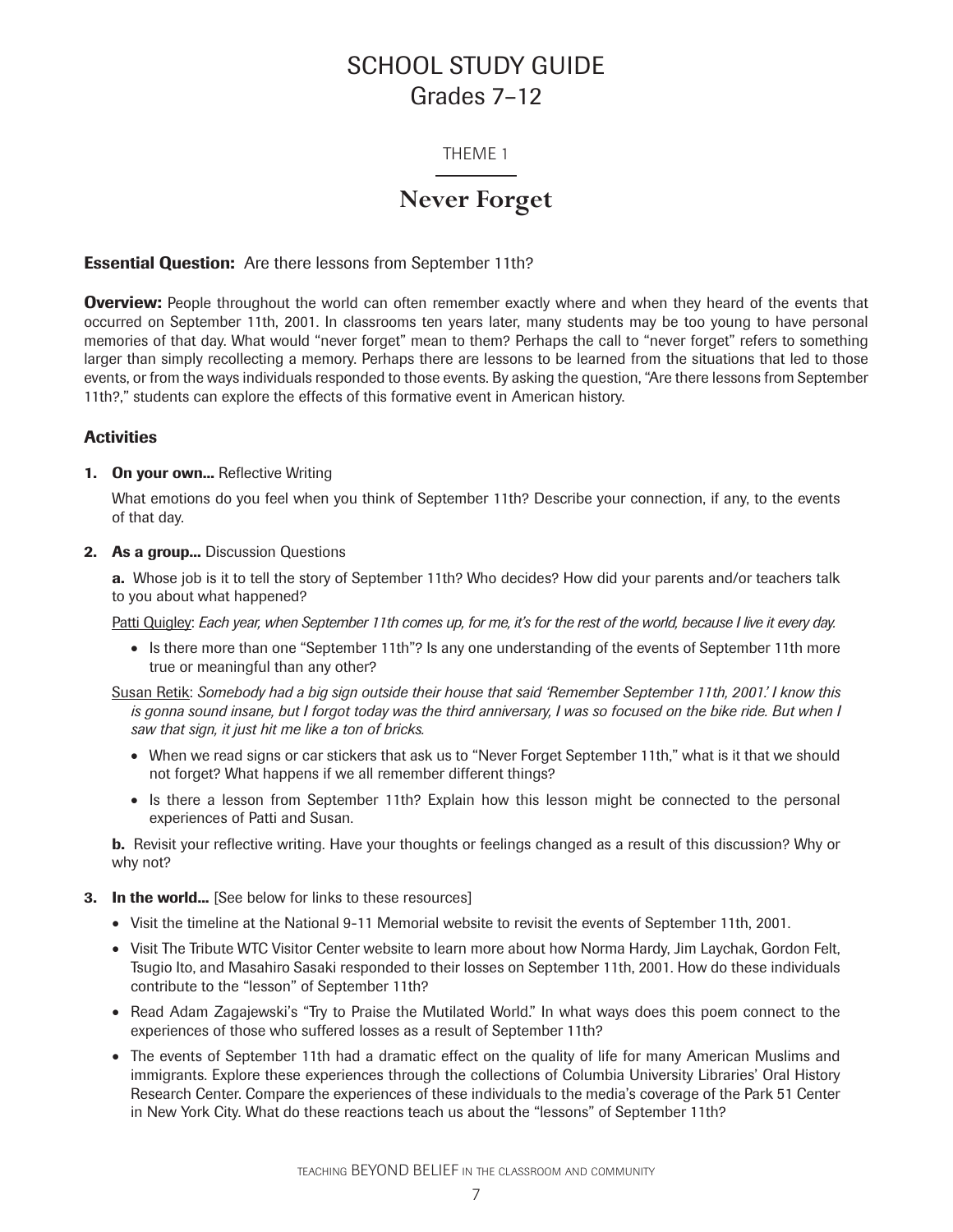Columbia University Libraries' Oral History Research Center: www.columbia.edu/cu/lweb/indiv/oral/

The National September 11th Memorial & Museum: www.national911memorial.org

September 11th - Personal Stories of Transformation from The Tribute WTC Visitor Center: www.tributewtc.org/programs/ toolkit.html

"Try to Praise the Mutilated World" by Adam Zagajewski, excerpted from *Staying Alive: Real Poems for Unreal Times*, edited by Neil Astley. This poem is available online at: www.poemhunter.com

# THEME 2

# **Choosing Compassion over Hate**

**Essential Question:** Can we choose not to hate?

**Overview:** Writer William Hazlitt asserts that "We can scarcely hate anyone that we know." Is it possible that all hatred is born from ignorance? Is it possible for us to "cure" hatred through education? In this section of the study guide, students will examine the cycle of hatred and ignorance in their own experience, and then expand the conversation to discuss how this cycle manifests itself in the international arena. Students will explore the way Patti Quigley and Susan Retik chose compassion over hatred, and used that compassion to try to interrupt the cycle of ignorance that contributed to the tragic events of September 11th.

# **Activities**

**1. On your own…** Anticipation Guide

**a.** Complete this anticipation guide by rating each statement below as 1 (I often do this), 2 (I sometimes do this) or 3 (I rarely do this).

- When I see someone in my community who dresses or speaks differently than I do, I find them interesting and want to know more about them.
- When I disagree with someone, I choose to listen to their point of view before I give my own.
- When people in my family or group of friends are having a disagreement, I try to help them understand each other.
- **b.** Compare your responses to the message of Carl Sandburg's poem, "Choose":

The single clenched fist lifted and ready, *Or the open asking hand held out and waiting. Choose: For we meet by one or the other.*

**c.** Do you agree with Sandburg? Can we choose not to hate someone? Why or why not?

#### **2. As a group…** Socratic Seminar

**a.** Read the poem "Where Monsters Can Grow." (URL is below.)

- What is the connection between ignorance and hatred?
- **b.** How do the following excerpts from *Beyond Belief* relate to the cycle of ignorance and hatred?

Susan Retik: *It's the same living in the United States. Some people I think blame Afghanistan, or some of the people of Afghanistan for the attacks on the United States. This is why we're trying to reach out, because it's a terrible situation that one hurts another which gets the repercussion—I don't know if you can translate all of that….*

- Sahera Naznia: *There are a lot of people in Afghanistan and other foreign countries, but not all of them have the*  same feeling toward us. We will never forget [Patti and Susan]. I wish we could see them every month, but it's not *meant to be. Now that they are far away, may God keep them safe over there."*
- **c.** Although their two countries are in conflict, what makes these widows choose understanding rather than hate?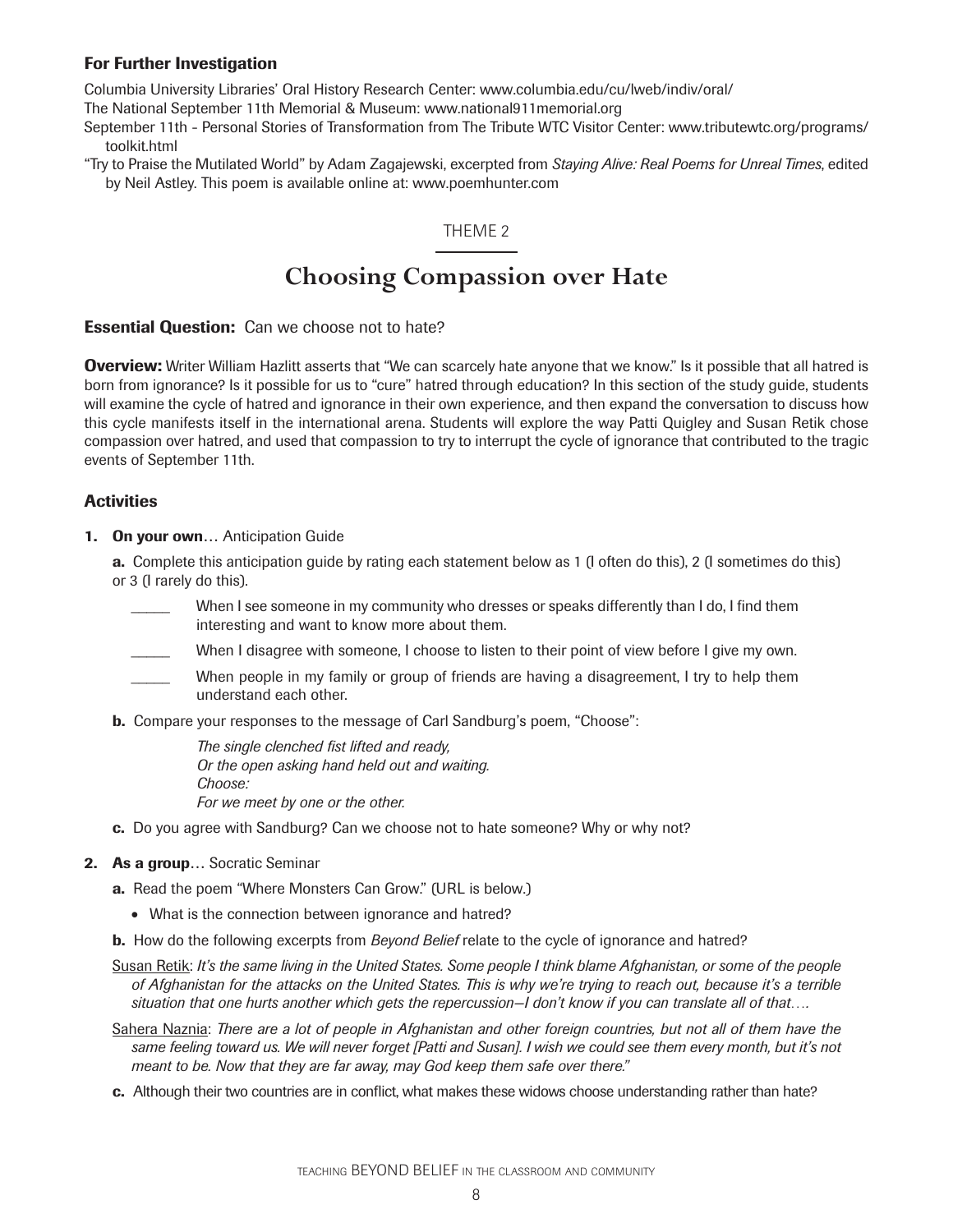## **3. In the world…**

Learn more about how to break the cycle of ignorance and hatred in your own community:

Hope Not Hate Initiative: www.aidemocracy.org/programs/peace-security/hope-not-hate Live Without Hate: cincinnati.com/nie/live\_wo\_hate/

Hold a fundraiser for an organization that works to break the cycle of ignorance and hatred in the international community:

*Beyond the 11th*: www.beyondthe11th.org UNIFEM: www.unwomen.org/

# **For Further Investigation**

"Where Monsters Can Grow" by RHL: www.rhlschool.com/read4n8.htm

# THEME 3

# **The Impact of War on Women and Children**

**Essential Question:** Should we focus wartime recovery efforts on women and children?

**Overview:** Whether ships sink or governments fail, some people believe that women and children are especially vulnerable. In this section, students will explore the economic, social, and educational conditions that contribute to such perceptions of vulnerability. The WebQuest and jigsaw activities lead students into the worlds of war-torn Afghanistan and Chechnya, into the homes of the women and children who maintain hope despite their bleak surroundings. Through the lens of economic activism, students are asked to imagine how they can contribute to a better future for the women and children of war, and themselves.

# **Suggested Activities**

#### **1. On your own...** WebQuest

Sahera Naznia notes, "This pain, unhappiness, graves and widowhood doesn't happen to one person. It will happen to many thousands of people. We don't feel alone. Our sisters and mothers have the same kind of pain." Through the WebQuest outlined below, explore the impact of war on women and children throughout the world.

- Visit the United Nations Development Programme website. Research the development indices for Afghanistan and other war-ravaged countries. Build your own development index at hdr.undp.org/en/data/build/ to compare the levels of education, health care, income, and human security to those in the United States. In which indices do you see the greatest differences between opportunity in the U.S. and opportunities in warravaged nations? How do you believe gender inequity may increase these differences? What does it mean to grow up as a child with such different levels of opportunity? For more information about Afghanistan in comparison with other nations, see the UN's CyberSchoolBus website at: cyberschoolbus.un.org/
- Read the article "Afghanistan: Land of Widows": www.opendemocracy.net/people/article 1303.jsp. Based on the experiences of Anja, Fatima and Salima, describe what makes life particularly difficult for Afghan widows.
- Read Charissa Sparks' article about the quality of domestic life in Afghanistan at www.rawa.org/temp/ runews/2011/01/27/abuse-stifles-the-potential-of-afghan-women.html. According to Shakila Hamidi, program manager at Women for Afghan Women, what can be gained by educating Afghan women?
- What if you weren't allowed to attend school? Learn more about what it was like to be a refugee during the Russian military operation in Chechnya (1999-2001) at www.noborder.org/chechnya/display.php?id=85. What prevented these refugees from pursuing their education? In what ways could this same situation befall children in Afghanistan?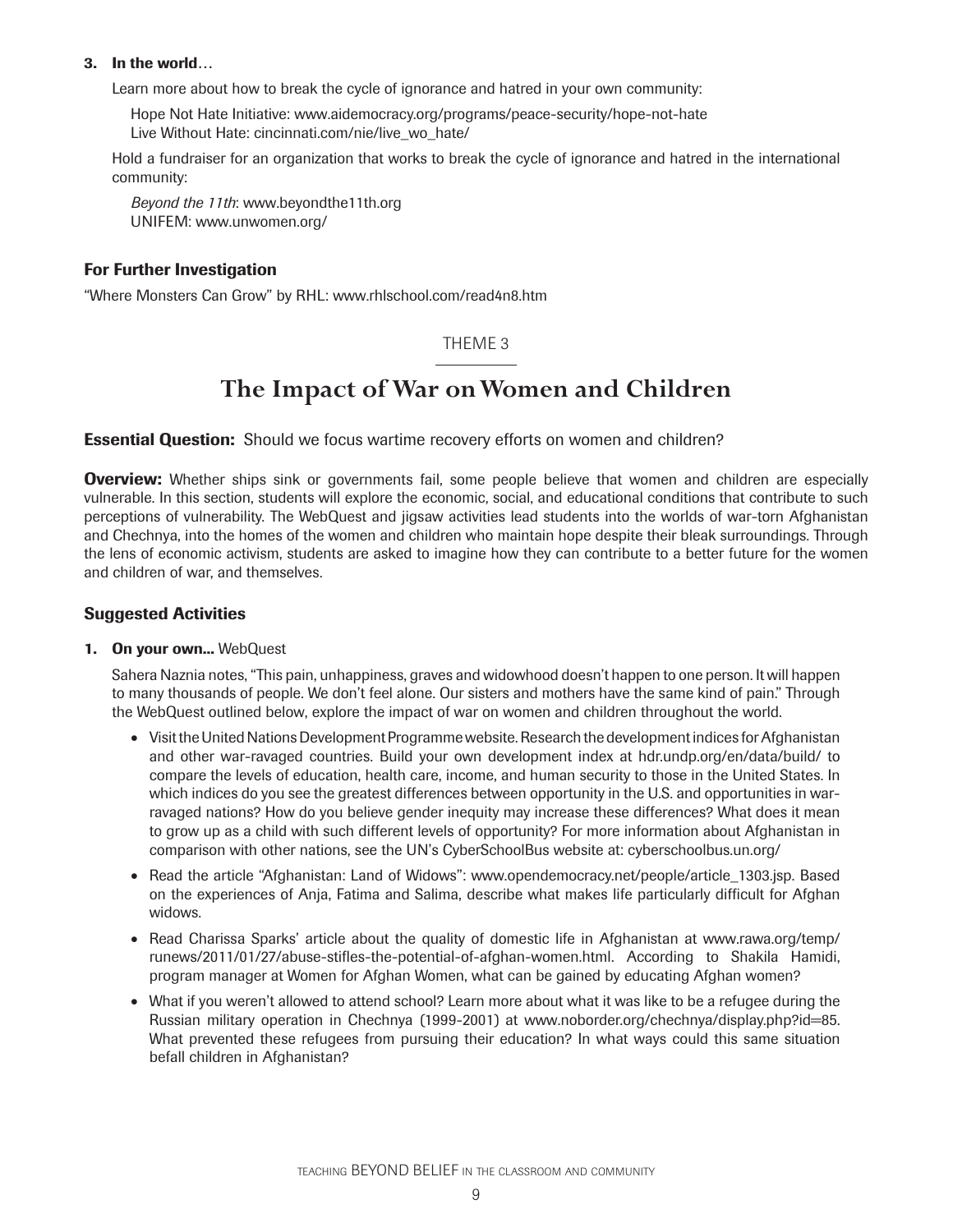## **2. As a group...** WebQuest Jigsaw

**a.** After completing your WebQuest, move into your "expert" groups to discuss the information on your assigned website and create a summary to share with your group.

**b.** In your second group, connect the words of the Afghan widows to the experiences of those described in the WebQuest.

Sahera Naznia (asked about remarrying): *In Afghanistan, if you remarry, you can't take your children with you. You have to leave them with your husband's family....Sometimes the children eat one egg. But they try not to eat too many because we need to collect them and sell them. In one week, we collect about 15, 20, 25 eggs. The money from those eggs is enough to pay for one week of expenses for the children. Now, I am responsible for the family.*

Lida: *Most days I give my brothers the food because they go to school, and they'll get hungry.*

- Clementina Cantoni: *It's been estimated that in Kabul alone there are between 30* [30,000] and 50,000 widows. *These women and their children are trapped in a cycle of poverty because if children don't go to school, they have no future either. It's a vicious circle that keeps repeating itself.*
- Afghan Widow: *There was no hope for us. Until now. We're grateful you are helping us work and be independent. We're really sorry about the sad events that happened in America. We are so very sorry that this happened in America to you and your people.*

**c.** As a class, discuss the common experiences of women and children during war. Decide if, or in what way, wartime recovery efforts should be focused on women and children, citing the experiences of the Afghan widows in *Beyond Belief* and the events recounted through the websites visited in your WebQuest.

**3.** In the world... Exploring Historical Context

Consider Afghanistan's long history of conflict. In what ways have foreign invasions, civil war, and tribalism combined with underdeveloped economic and educational opportunity to limit the growth of Afghan youth? Compare the experiences of Afghan youth to that of youth in Egypt, Tunisia or Libya. Could a similar uprising occur in Afghanistan? Why or why not?

# **For Further Investigation**

"Afghanistan: Land of Widows": www.opendemocracy.net/people/article\_1303.jsp Beyond the 11th: www.Beyondthe11th.org

Interview with Betty Reardon, a major theorist of women and peace: www.sgiquarterly.org/feature2008Apr-6.html and author of the 1993 book *Women and Peace* (Albany, NY: State University of New York Press).

- Landier, A., & Nair, V. B. (2009). *Investing for Change: Profit from Responsible Investment*. Oxford, England: Oxford University Press.
- "A New Arab Generation Finds its Voice": www.nytimes.com/interactive/2011/03/20/world/middleeast/middle-east-voices. html#

NoBorder Network: www.noborder.org/chechnya/display.php?id=85

United Nations Development Programme: hdr.undp.org/en/

# THEME 4

# **The Giver and the Receiver**

**Essential Question:** Who benefits more from generosity, the receiver or the giver?

**Overview:** Susan Retik and Patti Quigley started their international organization, Beyond the 11th, by looking to help one widow. Perhaps they realized the power of what Desmond Tutu refers to as restorative justice, which he heralds for employing a "personal approach, regarding the [wrongdoing] as something that has happened to persons and whose consequence is a rupture in relationships." The women of *Beyond Belief*, both American and Afghan, demonstrate the healing that can result from rebuilding relationships between individuals. In this section of the study guide, students will explore the personal connections and compassion that have helped to rebuild the lives of widows on both sides of the conflict, and may one day restore peace between their nations.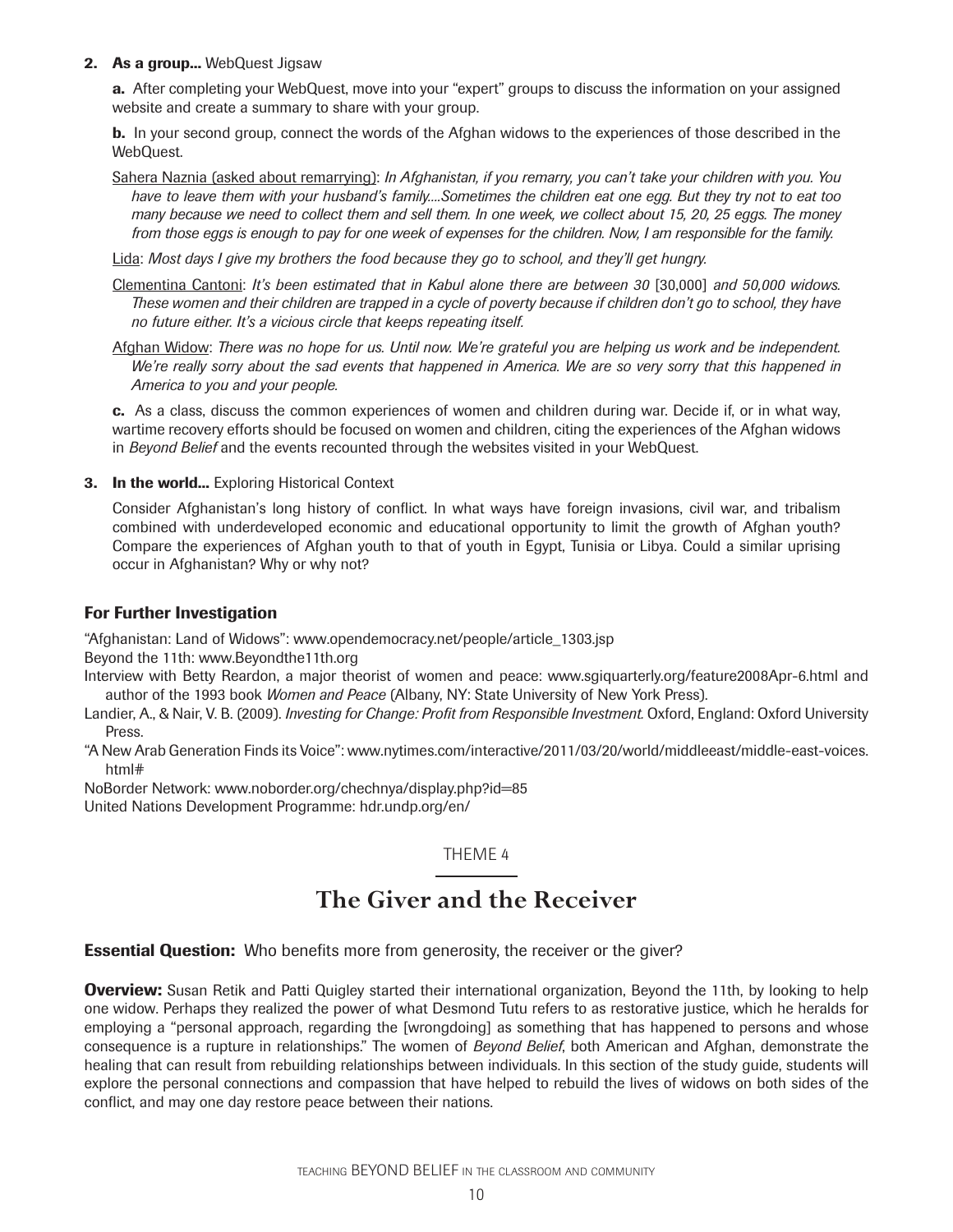# **Activities**

## **1. On your own...** Reflection

Read "The Hug" by Tess Gallagher. Consider the questions below as you read the poem:

- Could the narrator's hug be considered generous? What does the homeless man gain from this gift? What does the narrator gain in return? Which one gains more from this experience?
- Gallagher suggests that a hug can be a "masterpiece of connection." What examples of connection were displayed in *Beyond Belief*? In what ways could these connections be considered "masterpieces"?

## **2. As a group…** Research and Debate

**a.** What does it mean to be fair? What does it mean to be just? What does the word justice mean to you?

Philosophers talk about at least two different approaches to the concept of justice. They call them "retributive" and "restorative" justice. First, look these words up in a dictionary, either print or online. Then, compare the qualities of retributive and restorative justice outlined in the chart on the following page.

• Which do you believe is a more appropriate response to the events of September 11th?

**b.** Provide evidence to support your opinion from the following resources and the quotes from *Beyond Belief* listed below.

- Susan Retik: *I just could not imagine living in Afghanistan and having had the same thing happen to me, losing my husband and not being able to support my children, not knowing where the next meal was gonna come from.*
- Patti Quigley: *I have so many different emotions when I come [to Ground Zero]…sometimes I think, this is one little city block and there are cites and towns all over [Afghanistan] that look exactly this, the whole country. When I think about it, it's devastating.*
- An Afghan widow and Susan Retik in an exchange: *The feelings that you're sharing—it means a lot. We never thought that in America there could be widowed women. I feel very sorry for you. That you've gone through this also. Seeing tears in your eyes makes me feel very sorry for you.*
- Susan Retik: ...in fact, it is very specific what it is that we are giving to. Four hundred widows to receive 15 chicks, a *certain amount of chicken feed, and those 400 women are really 400 women. Which sounds so ridiculous but part of me feels like, it wasn't just, "Oh we're helping women in Afghanistan." We are helping these people in Afghanistan.*

For more information about Afghanistan, see the following:

The CIA World Factbook: https://www.cia.gov/library/publications/the-world-factbook/ U.S. State Department: www.state.gov/r/pa/ei/bgn/5380.htm BBC: news.bbc.co.uk/2/hi/south\_asia/1569826.stm

**c.** Hold a class debate on the subject of retributive vs. restorative justice and which is the more appropriate response to the events of September 11th. Students should marshal their best arguments in support of whichever perspective they hold.

Consider these questions as you plan your debate:

- If you were Patti and Susan, would you have put yourself in danger in order to travel to Kabul?
- Is restorative justice an acceptable response to the events of September 11th, 2001?
- Who is benefitting more from the organization highlighted in *Beyond Belief*, Patti and Susan or the Afghan widows?
- How do you think the Afghan widows' acceptance of the means to earn a living from two American widows might shape their understandings of nationalism and global citizenship?

#### **3.** In the world... Exploring Economic Activism

Explore these organizations whose work directly impacts the lives of women and children affected by war and poverty. In what ways are these organizations restorative? Who receives more benefits from these organizations, the giver or the receiver? Moreover, which is the giver and which is the receiver?

Arzu: www.arzustudiohope.org Business Council for Peace: www.bpeace.org Care International: www.care.org Mercado Global: mercadoglobal.org Ten Thousand Villages: www.tenthousandvillages.com/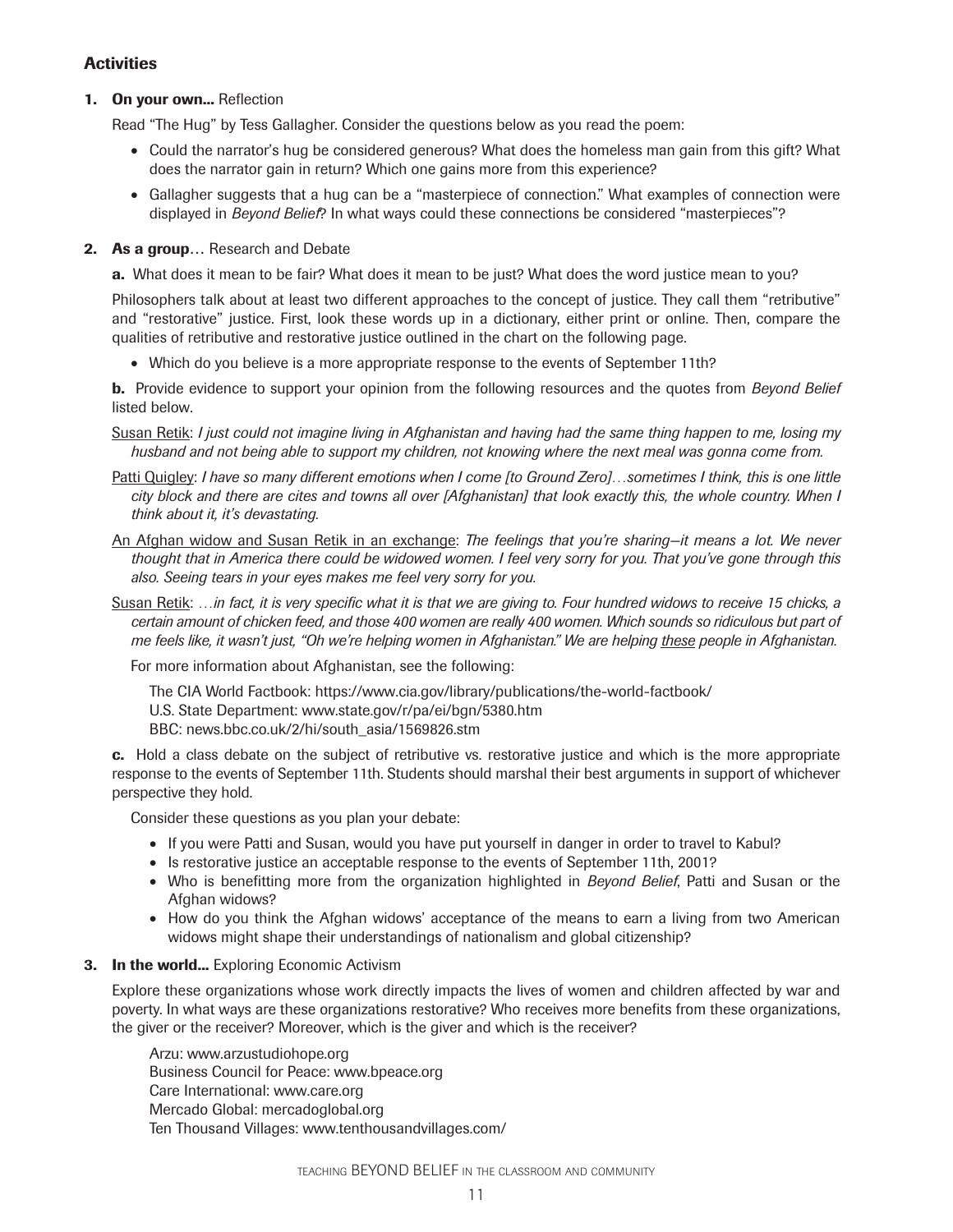"Delineating the restorative justice ethos: History, theory and restorative justice" by Andrew Woolford. From *The politics of restorative justice: A critical introduction.* Nova Scotia: Fernwood Publishing, 2009.

"The Hug" by Tess Gallagher, excerpted from *Staying Alive: Real Poems for Unreal Times*, edited by Neil Astley. Available online at: inspirare.wordpress.com/2010/11/28/the-hug-by-tess-gallagher/

| <b>Retributive</b>                                                                                                | <b>Restorative</b>                                                                                                                          |
|-------------------------------------------------------------------------------------------------------------------|---------------------------------------------------------------------------------------------------------------------------------------------|
| Crime defined as violation of the state                                                                           | Crime defined as violation of one person by another                                                                                         |
| Focus on establishing blame, on guilt, on past<br>(did he/she do it?)                                             | Focus on problem-solving, on liabilities and<br>obligations, on future (what should be done?)                                               |
| Adversarial relationships and process normative                                                                   | Dialogue and negotiation normative                                                                                                          |
| Imposition of pain to punish and deter/prevent                                                                    | Restitution as a means of restoring both parties; goal of<br>reconciliation/restoration                                                     |
| Justice defined by intent and by process: right rules                                                             | Justice defined as right relationship: judged by<br>outcome                                                                                 |
| Interpersonal conflictual nature of crime obscured,<br>repressed; conflict seen as individual versus the<br>state | Crime recognized as interpersonal conflict; value of<br>conflict is recognized                                                              |
| One social injury replaced by another                                                                             | Focus on repair of social injury                                                                                                            |
| Community on sideline, represented abstractly by<br>state                                                         | Community as facilitator in restorative process                                                                                             |
| Encouragement of competitive, individualistic values                                                              | Encouragement of mutuality                                                                                                                  |
| Action directed from state to offender: victim<br>ignored; offender passive                                       | Victim and offender roles recognized in problem/<br>solution: victim rights/needs recognized; offender<br>encouraged to take responsibility |
| Offender accountability defined as taking<br>punishment                                                           | Offender accountability defined as understanding<br>impact of action and helping decide how to make<br>things right                         |
| Offense defined in purely legal terms, devoid of<br>moral, social, economic or political dimensions               | Offense understood in whole context-moral,<br>economic, and political                                                                       |
| "Debt" owed to state and society in the abstract                                                                  | Debt/liability to victim recognized                                                                                                         |
| Response focused on offender's past behavior                                                                      | Response focused on harmful consequences of<br>offender's behavior                                                                          |
| Stigma of crime unremovable                                                                                       | Stigma of crime removable through restorative action                                                                                        |
| No encouragement for repentance and forgiveness                                                                   | Possibilities for repentance and forgiveness                                                                                                |
| Dependence upon proxy professionals                                                                               | Direct involvement by participants                                                                                                          |

## **Comparing Retributive and Restorative Justice**

Adapted from: http://archive.uua.org/cde/csm/restorative.html.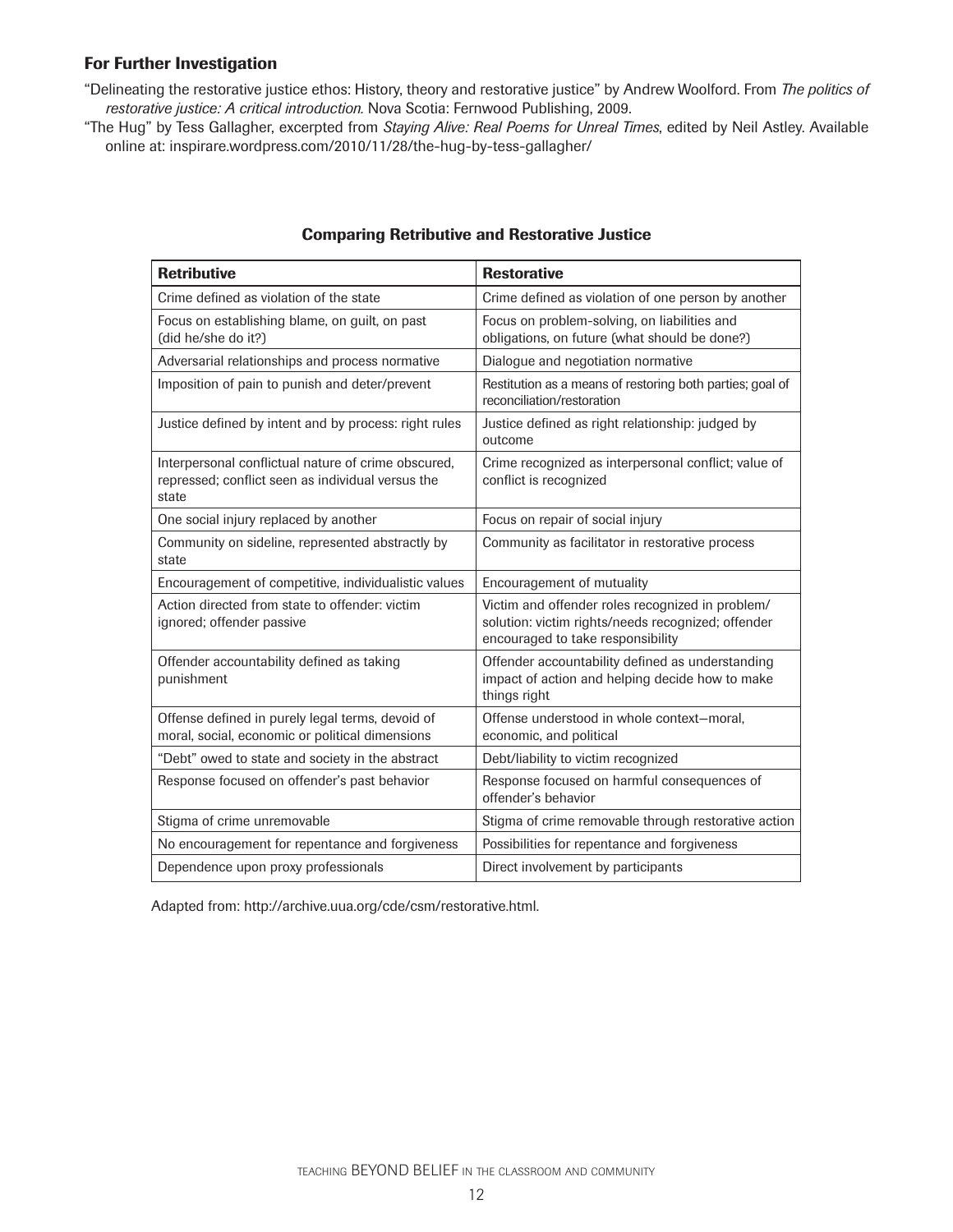**Beyond the 11th** is a non-profit foundation that provides Afghan widows, one of the world's most vulnerable populations, with job skills so they can start small businesses and generate income to support themselves and their children, thereby lifting themselves from poverty and dependence. The organization was founded in 2003 by two American widows whose husbands were killed in the attacks of September 11th. Susan Retik and Patti Quigley were both mothers of toddlers and expecting babies at that time. Rather than respond to their unspeakable loss with anger or despair, they opened their hearts to the plight of Afghan widows, among the most destitute people in the world. By empowering Afghan widows, Retik and Quigley hoped Afghan children might grow up with stability and education—powerful antidotes to the hopelessness that can spawn violent extremism. In 2005, ready to shed the public identity of perpetual 9/11 widow, Patti Quigley stepped down from the organization to pursue other initiatives in Afghanistan. Susan Retik continues as President of **Beyond the 11th**.